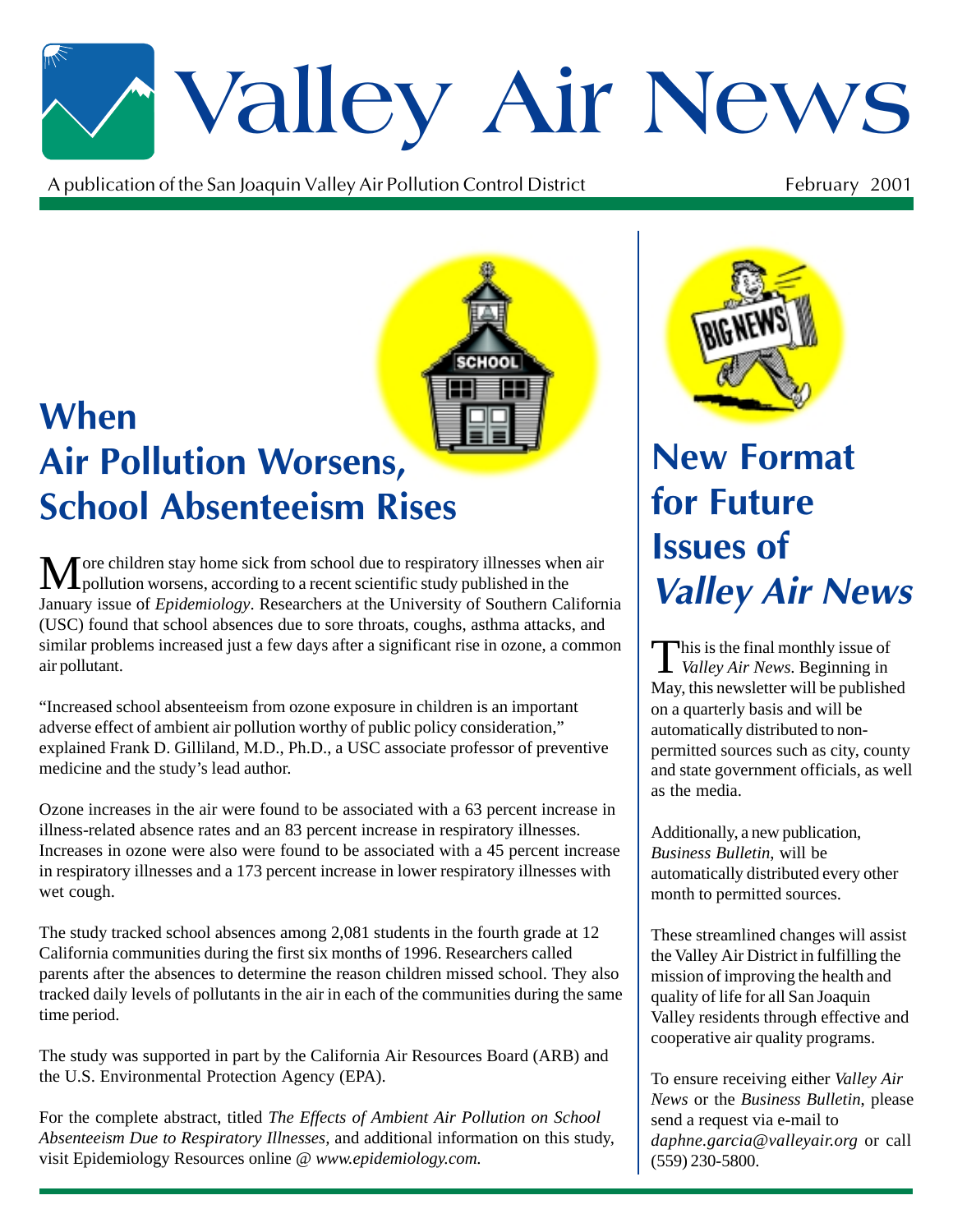### GOVERNING **BOARD REVIEW**

#### **The Governing Board took the following action during the January 18th Governing Board Meeting:**

- •Governing Board Chair Jerry O'Banion, introduced the following new Governing Board Members: Supervisor Ronn Dominici, Madera County; Councilmember Mike Maggard, City of Bakersfield; and Mayor Sam Armentrout, City of Madera.
- •Supervisor Judith G. Case, Fresno County, was elected to serve as the 2001 Governing Board Chair, Mayor Sam Armentrout, City of Madera was elected to serve as the 2001 Governing Board Vice Chair.
- •Approved and authorized application in the amount of \$900,000 for California Air Resources Board lower-emission School Bus Retrofit Program.
- •Received a verbal report from the California Air Resources Board (ARB) on their recently adopted Risk Reduction Plan for Diesel Fueled Engines and Vehicles.
- •Approved the District's 2001-2002 Legislative Platform.
- •Received and filed General Purpose Financial Statements and Single Audit Reports for the fiscal year ended June 30, 2000.

• • •

**The next Governing Board meeting will be held on Thursday, February 15, Thursday, February at 9:00 AM in the District's Central office in Fresno, and via video-teleconference in the Modesto and Bakersfield offices. and Bakersfield offices.**

### ming NTC Forum

 $\Gamma$  takeholders are invited to participate in a forum to discuss District Rule 1180, Notices to Comply (NTC) and the District NTC policy.

The forum will be held in-person at the Central Regional Office and via video teleconferencing at the North and South Regional offices at 1:30 PM on Wednesday, February 21, 2001.

Related documents may be downloaded from *http://www.valleyair.org/meetings/ public\_workshops\_idx.htm.* For additional information, please call Wayne Clarke, compliance manager at (559) 230-5968.



### **Power Energy Crisis**

As we continue to compile a record number of Stage 3 power emergency<br>days, the California energy crisis poses a great threat to the state and national economies. The Governor, Legislature, federal government and stakeholders are working earnestly to find short and long-term solutions to the problem. In a widespread search for the cause and a cure, a number of questions are being asked: Is the problem simply the result of an ill-designed deregulation scheme enacted by the Legislature in 1996? Are the power generators and the utilities manipulating the system? During the recent power shortages why did a number of power plants capable of supplying 15 percent of the state's electricity demand remain dormant? Did environmental regulations block construction of necessary power plants?

While the complexity and the enormity of the problem do not lend themselves to simple answers, any objective analysis would indicate that the air regulations did not pose a major impediment to siting new power plants. Seyed Sadredin, the District's permit services director, explained that the Valley Air District permitted several new merchant power plants with total capacity of 2,500 MW in the last 12 to 18 months. "This is enough power to serve 2.5 million households," he said. Sadredin also reports that in the preceding 15 years, the District permitted nearly 85 power generating facilities with nearly 3,000 MW of capacity, enough for 3 million households. "Air regulations are not the reason for more power plants not being built in California. Investors did not propose additional power plants due to economic reasons," Sadredin said.

During the recent episodes of this crisis, the District has worked with businesses in the San Joaquin Valley by exercising flexibility within the existing regulations to allow for alternative or additional sources of electricity and fuel. The District has devoted additional resources and can now process permits for new power generating facilities within 30 days. While the severity of the air quality and meteorological conditions in the Valley call for an active and effective air regulatory program, there is room for addressing the supply side of the power shortage problem in an environmentally friendly and cost effective fashion.